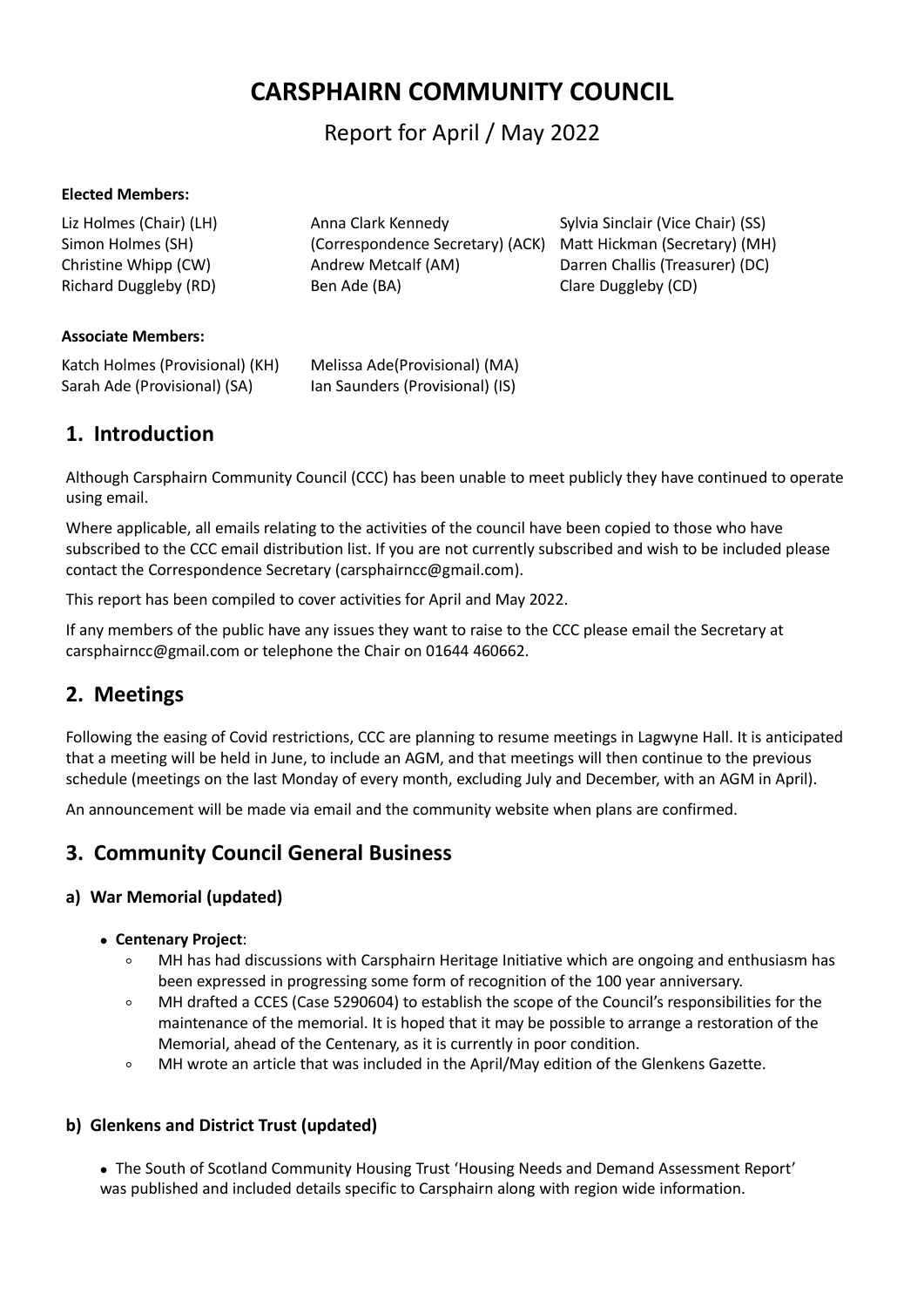### **c) Energy Networks - SWS CLG (Removal of Redundant Pylons and Access Tracks)**

- Access track removal: SPEN are undertaking the outstanding reinstatement around the SWS Project.
- A virtual meeting of the Community Liaison Group was held on 21st January and attended by ACK on behalf of CCC. Minutes were distributed.
- No further updates.

#### **d) Produce Market**

 LH has been working on the possibility of running a regular Produce Market and has consulted with local food networks. At present this is on hold, however a regular produce market will remain an aspiration to be progressed in the future.

 Carsphairn Community Council organised a community market in Lagwyne Hall on the 26th of September.

• No further updates.

#### **e) Community Garden Notice Board**

 CCC have purchased a new notice board for the Community Garden which will be installed soon. This was funded thanks to the Temporis Capital Blackcraig Small Grants fund and the CREFL garden grant. • No further updates.

#### **f) Village Planters**

- Troughs at the north end of the village were removed by the Council when undertaking works and were left down as they believed the planters were not in a fit state to be re-attached.
- SS will see to having the planters welded up to re-install them in time for this year's planting.

#### **g) Bairn Banter – Family Stay & Play Sessions (updated)**

• Bairn Banter continues to operate every Saturday in Lagwyne Hall from 10:00-11:45am. Sessions remain consistently busy with families both from Carsphairn and the wider Glenkens enjoying the group and returning weekly.

- The following events have taken place since the last report;
	- A collaboration between BB and The Catstrand resulted in a wonderful sell out puppet show held in The Lagwyne Hall back in April as part of the Dumfries and Galloway Arts Festival production.
	- Also in April, BB held a fun filled Easter Egg hunt in the Carsphairn School Playground alongside The Heritage Centre's open day where children enjoyed making Easter bonnets after the egg hunt. This event was thoroughly enjoyed by many families both from Carsphairn and the wider Glenkens.
	- Melissa is now a fully qualified Paediatric First Aider and has begun working towards a Food Hygiene qualification.

#### **h) SEPA Flood Risk Management Consultation**

• The consultation ended on 31<sup>st</sup> October and a digest was due to be submitted to Scottish Ministers by 31 st December 2021. ([https://consultation.sepa.org.uk/evidence-and-flooding/frmplans/\)](https://consultation.sepa.org.uk/evidence-and-flooding/frmplans/)

• No further updates.

### **i) Queen's Jubilee Community Event (updated)**

 CCC are organising an event, to take place in the Community Garden, to commemorate the Queen's Platinum Jubilee on 5<sup>th</sup> June. Invites were issued and RSVPs are now closed. If weather is inclement the event will be moved to Lagwyne Hall.

 Two plum trees have been planted in the community garden to commemorate the event. A plaque will also be installed.

CCC are grateful to CREFL who are kindly funding the costs of the buffet and the plaque.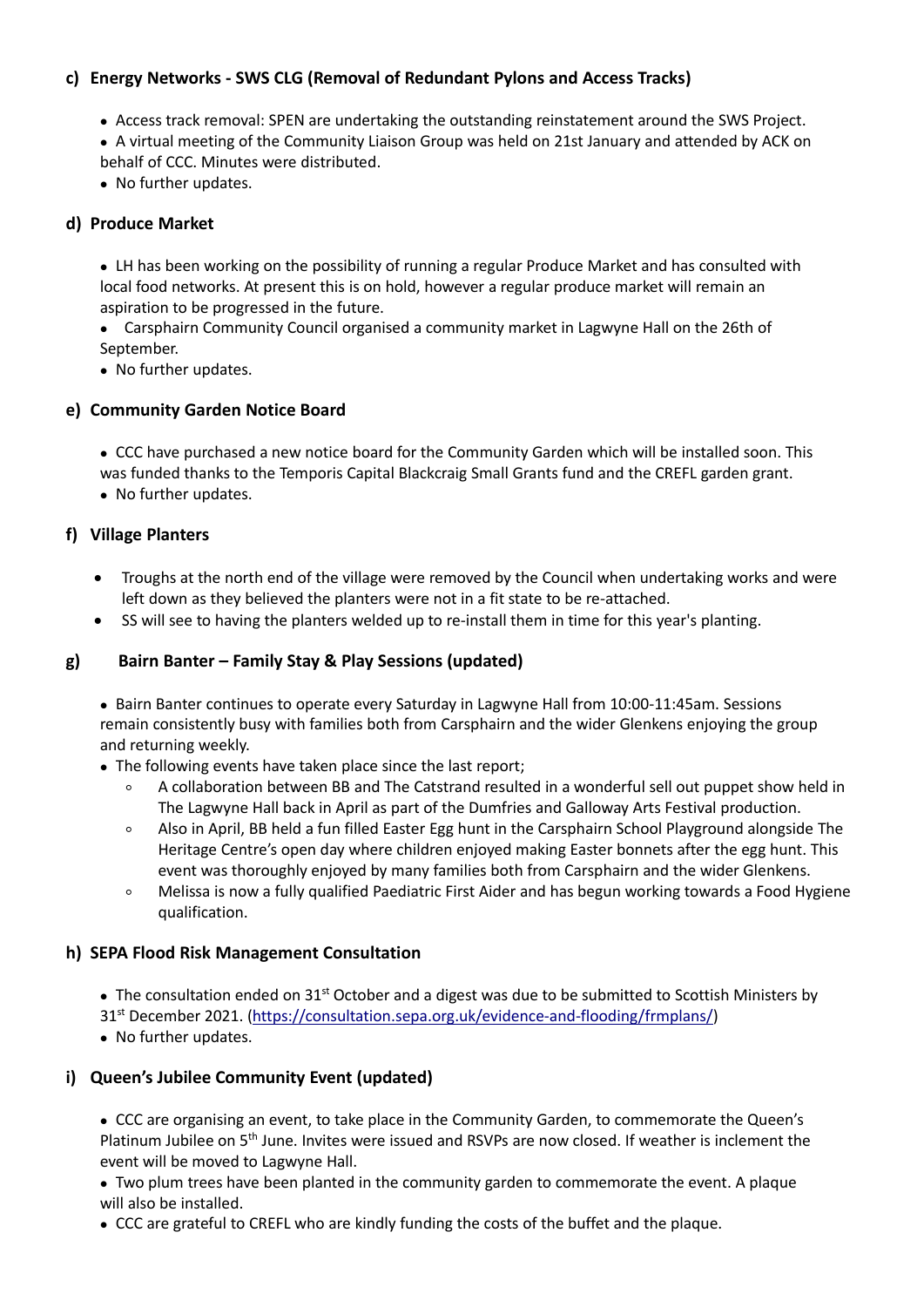### **j) Greystone's Pub**

• Greystones Pub was placed on the market once again. CCC applied to CREFL for a grant to fund a feasibility study which would work with the Community, residents and expert advisers to examine if this was desirable / possible. CREFL approved the grant and funds have been ring-fenced in case this project, currently on hold, is to be re-visited.

• No further updates

### **k) Bus Service (updated)**

 Despite the previous intervention by Pauline Drysdale and SWestrans there were still problems encountered by service users. CCC followed up with the local Councillors and Dougie Campbell contacted SWestrans who have advised that Houstons Coaches are amending the 521 timetable to operate 10 minutes later to help alleviate the issue. Although this will help with journeys to Dumfries it will make the connection to the Barony service very tight so CCC have asked Dougie if it is possible to change the other service to be 10 minutes earlier.

- A meeting was scheduled but was postponed at the last minute. New dates to be agreed.
- SWestrans are undertaking a Draft Case for Change Consultation which CCC hope to respond to.

### **l) Litter Bins (updated)**

 D&G Council advised that they were looking to place a double bin housing in the Heritage Centre car park in place of the current one and hoped that this, along with regular servicing, should resolve issues with the bin overflowing between collections.

 Further incidents of overflowing bins have been reported to the Council (CCES 5268631/5325845) who advise that the site " ... is visited at least once a week to service the bin and during peak periods additional visits are made dependent on staff availability and other competing priorities. A tender is being put together to secure bins to provide additional capacity for areas that are visitor hot spots, these shall be distributed as soon as they are delivered."

### **m) James Hutton Institute Study**

 James Hutton Institute are undertaking a research study about the experiences in ruralcommunities of landownership in southern and central Scotland funded by the Scottish Government's Strategic Research Programme 2016 – 2022.

- MH and LH amongst other Carsphairn individuals and groups were interviewed for this project.
- The study is to focus on Carsphairn and invitations were sent out to the community to ask for any other volunteers who wish to have their views included.
- No further updates.

### **n) Path to Bridgend**

 CCC are working with the Daltallochan Hill forestry developers to have a path from Lagwyne Hall to Bridgend. The path would include use of the land behind Lagwyne Hall which would be made available to Hall users and the community. The proposal was taken to the Lagwyne Hall AGM and was positively received.

• No further updates.

### **o) Young Deciders (updated)**

 A film due to be screened in May was unfortunately cancelled, however the Young Deciders film screenings plan to resume towards the end of the year during the Autumn/Winter months.

### **p) Local Elections (new)**

There were local elections resulting in changes to our local Councillors: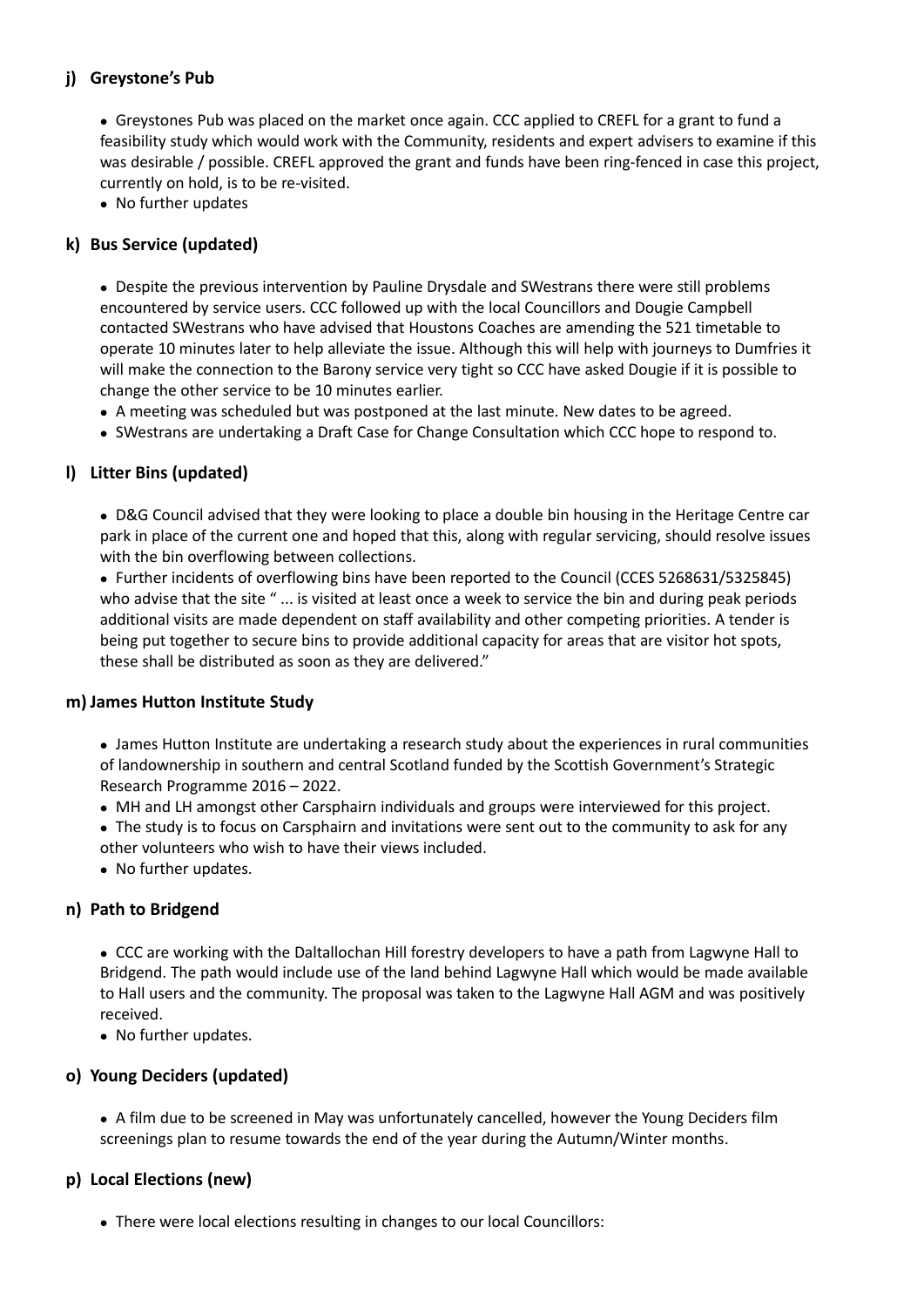- Dougie Campbell (previously SNP, now independent)
- John Denerley (Conservative)
- Andy McFarlane (Scottish National Party)

## **4. Treasurer's Report (updated)**

- Monthly treasurer's reports were distributed via email
- The Blackcraig Wind Farm Community Fund Small Grants Summary Report was sent to Foundation Scotland.
- The end of year accounts were completed and examined by Wheeler Groves.

## **5. Windfarms (updated)**

### **a) Appin Wind**

- **Status: Request for scoping opinion submitted to ECU [** [ECU00003447](http://www.energyconsents.scot/ApplicationDetails.aspx?cr=ECU00003447) **]**
- Statkraft are proposing a new wind farm called AppinWind Farm. The wind farm site boundary lies approximately 12.5km to the west of Thornhill, 7km north-west of the village of Moniaive and 7km to the east of Carsphairn.
- The proposal comprises up to 25 turbines with a maximum of 230m to turbine blade tip.

 More details available on the developer website at [projects.statkraft.co.uk/appinwindfarm](http://projects.statkraft.co.uk/appinwindfarm) and on the CCC planning map - [www.carsphairn.org/CCPlanning](http://www.carsphairn.org/CCPlanning)

• No further updates.

### **b) Benbrack (updated)**

- Windfarm
	- **Status: Consented (including variation)** [ [EC00002082](http://www.energyconsents.scot/ApplicationDetails.aspx?cr=EC00002082) , [ECU00001773](http://www.energyconsents.scot/ApplicationDetails.aspx?cr=ECU00001773) ]
	- Developer Red Rock Power website: <https://www.redrockpower.co.uk/benbrack>
- Grid Connection
	- **Status: Screening Opinion determined (23/03/21)** [ [ECU00002079](http://www.energyconsents.scot/ApplicationDetails.aspx?cr=ECU00002079) ]
	- Section 37 132 kV Benbrack Wind Farm Grid Connection Application submitted [ [ECU00003439](https://www.energyconsents.scot/ApplicationDetails.aspx?cr=ECU00003439) ]

 Developer ran 'Meet the Developer' days during May in Dalmellington, Dalry and online. No event was held in Carsphairn as RRPL believed running the events with a greater geographic spread would maximise attendance.

### **c) Cornharrow**

# **Status: Following consent, now in planning with variation** [ [20/0159/FUL](https://eaccess.dumgal.gov.uk/online-applications/applicationDetails.do?keyVal=Q4ZCPSGBFVQ00&activeTab=summary) , [PPA-170-2145](https://dpea.scotland.gov.uk/CaseDetails.aspx?ID=121159) ,

### [21/1766/S42](https://eaccess.dumgal.gov.uk/online-applications/applicationDetails.do?activeTab=summary&keyVal=QY52TJGBJIR00) ]

 Appeal lodged by Energiekontor to Scottish Government Directorate for Planning and Environmental Appeals (DPEA) on 28th August 2020.

DPEA allowed the appeal on 1st June 2021, subject to 36 conditions.

 The developers have submitted a variation to reduce the turbine numbers from 8 to 7, and increase tip heights to 180m.

• No further updates.

### **d) Enoch Hill**

- **Status: Variation Consented** [ [ECU00002102](http://www.energyconsents.scot/ApplicationDetails.aspx?cr=ECU00002102) ]
- The ECU application was consented by Scottish Ministers in December 2021.
- No further updates.

### **e) Enoch Hill 2**

• Status: Pre Planning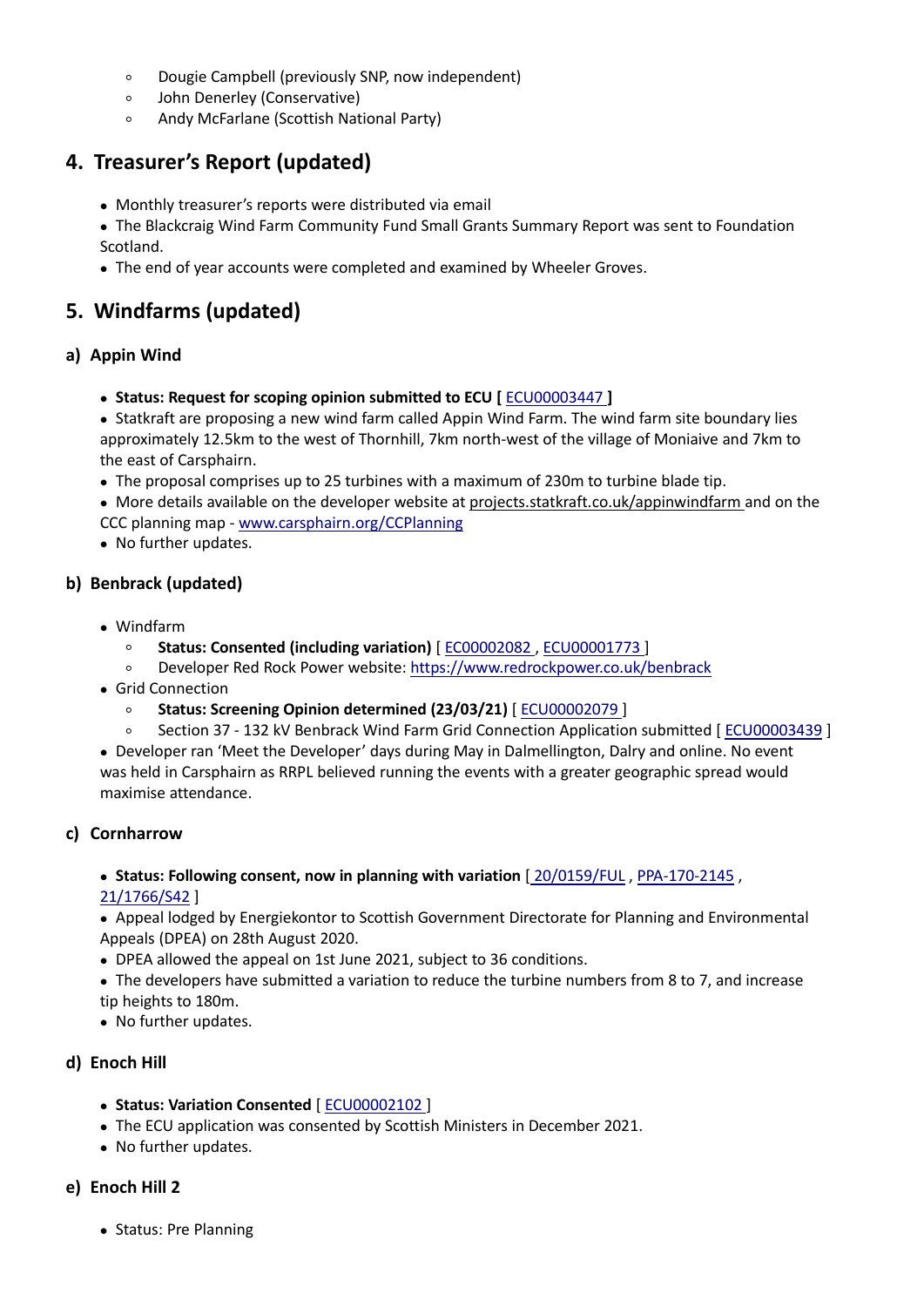• No further updates.

### **f) Euchanhead**

- **Status: Application with ECU**
- S36 application submitted to Energy Consents Unit [ [www.scottishpower.com/EuchanheadRED](http://www.scottishpower.com/EuchanheadRED) [ECU00002141](http://www.energyconsents.scot/ApplicationDetails.aspx?cr=ECU00002141) ]
- Community Survey undertaken For: 1, Against: 15, Undecided: 0
- CCC submitted an objection on 28/01/21 including the Community Survey results.
- 132 kV Overhead Line Grid Connection Proposal was under consultation until 17<sup>th</sup> December.
- No further updates.

### **g) Glenshimmeroch**

- **Anemometer Mast**
	- **Status: Conditionally Granted** [ [20/2061/FUL](https://eaccess.dumgal.gov.uk/online-applications/applicationDetails.do?activeTab=summary&keyVal=QKNCPSGBHQ700) **]**
	- Application granted for 3 year extension to existing permission
- **Wind Farm**
	- **Status: Planning Permission Approved byDPEA [** [PPA-170-2149](https://www.dpea.scotland.gov.uk/CaseDetails.aspx?id=121370) , 20/0446/S42 [\(20/0861/FUL\)\]](https://eaccess.dumgal.gov.uk/online-applications/applicationDetails.do?activeTab=summary&keyVal=Q74S6BGBH5U00)
	- Original planning application was disputed / withdrawn with D&G Council
	- EIA Report submitted to DPEA on which consultation was sought.
	- CCC undertook a community survey and submitted this along with their objection to DPEA (29/06/21).
	- The DPEA approved the application, with conditions, on 08/02/22.
- No further updates.

### **h) Lamford Hill – Anemometer Mast**

- **Status: Consented** (19/10/20) [ [20/0158/FUL](https://eaccess.dumgal.gov.uk/online-applications/applicationDetails.do?keyVal=Q4Z0HBGBFV500&activeTab=summary) ]
- No further updates.

### **i) Lorg**

- **Status: New pre-application scoping submitted to ECU [** [ECU00003283](http://www.energyconsents.scot/ApplicationDetails.aspx?cr=ECU00003283) **]**
	- Windfarm was previously consented with fewer, smaller turbines [ [15/0935/PP](https://eplanning.east-ayrshire.gov.uk/online/applicationDetails.do?activeTab=summary&keyVal=NYW4F0GFGG300) ]
- Community Survey undertaken, results to be submitted with the response that will be put together for the full planning application at later date.
- No further updates.

## **j) Margree**

- **Status: Planning Application Granted**[ [20/0176/SCO](https://eaccess.dumgal.gov.uk/online-applications/applicationDetails.do?activeTab=documents&keyVal=Q54VBMGB00A00) , [20/2085/FUL](https://eaccess.dumgal.gov.uk/online-applications/applicationDetails.do?activeTab=documents&keyVal=QKSWONGBHVB00) , [PPA-170-2153\]](https://dpea.scotland.gov.uk/CaseDetails.aspx?ID=121751) ○ The DPEA approved the application on 21<sup>st</sup> March 2022.
- **Status: Anemometer Mast: Planning Application Granted**[ [21/2345/FUL](https://eaccess.dumgal.gov.uk/online-applications/applicationDetails.do?activeTab=summary&keyVal=R2TLGEGBMHB00) ]
	- Application submitted for 80m Anemometer mast for a temporary period of 3 years.
- No further updates.

## **k) Mochrum Fell (updated)**

- **Status: In Planning -with DPEA on Appeal for Non-determination** [ [20/1683/FUL](https://eaccess.dumgal.gov.uk/online-applications/applicationDetails.do?activeTab=summary&keyVal=QHIS9OGBFOH00) , [PPA-170-2152](https://dpea.scotland.gov.uk/CaseDetails.aspx?ID=121722 )]
	- Further environmental information has been lodged, and is available to view on DPEA website. A consultation process is now underway. A hearing was be held virtually on 9th 10th and 11th May 2022.
- CCC submitted an objection to the Mochrum Fell windfarm variation (located near Parton).
- The developers, Quatro, had lodged an Appeal for Non-Determination (REF:PPA-170-2152)
- The DPEA application has written information requests still outstanding.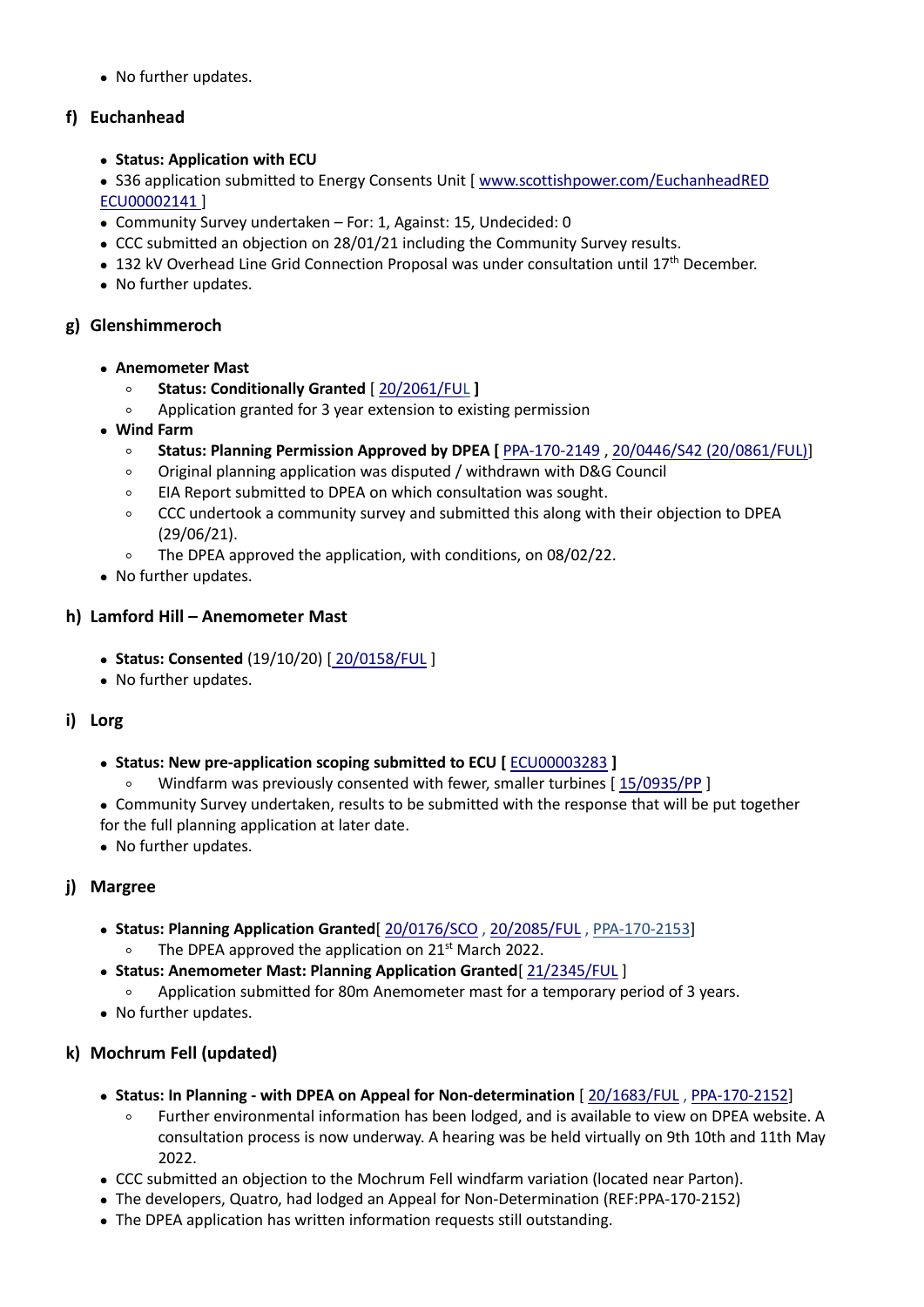• No further updates.

### **l) Pencloe**

**Status: Consented, variation granted**[ [ECU00001865](http://www.energyconsents.scot/ApplicationDetails.aspx?cr=ECU00001865) ]

○ (CCC objected to original application in 2015, development was subsequently approved.)

 9cc group was set up to work with Invenergy on Community benefit but is only made up solely of Ayrshire community councils.

 A meeting was arranged to discuss community benefits to which CCC were notinvited. CCC corresponded with Stuart Winter (SW) at Invenergy indicating our concerns as the windfarm abuts our community council boundary. SW advised that CCC should ask 9cc forinvitation to meeting and 9ccg advised we needed invite from Invenergy. CCC replied to SW's question and provided examples of Wind Farms on the county border that provide cross border community benefits (29/10). No response received to date.

• LH and SS had a zoom meet with SW on 6 November 2020 when it was made clear to Invenergy that Carsphairn should be part beneficiaries of the Pencloe community benefit fund. We await an update from SW.

• The variation was granted on 31/08/21.

• No further updates.

### **m) Quantan's Hill**

**Status: In Scoping (pre-application)** [ [ECU00002097](http://www.energyconsents.scot/ApplicationDetails.aspx?cr=ECU00002097) ]

 Vattenfall have published refined plans and updated their website and virtual exhibition (21 turbines reduced to 14, and max. tip height set at 200m rather than 250m)

- [www.vattenfall.co.uk/quantanshillwindfarm](http://www.vattenfall.co.uk/quantanshillwindfarm)
- <https://3dwtech.co.uk/dashboard/vattenfall/quantans-hill/exhibition>.

 Stantec have written a Community Development Strategies Interim Report which was distributed by email and is available at [www.vattenfall.co.uk/quantanshillwindfarm](http://www.vattenfall.co.uk/quantanshillwindfarm). This report included feedback from CCC and GDT.

 Following the update to the scheme design this summer, and subsequent consultation period, Vattenfall have finalised their layout. Details were distributed via email and Vattenfall have updated their online exhibition to reflect the changes.

• No further updates.

### **n) Sanquhar II**

- **Status: Transferred to DPEA** [ [19/0490/S36](https://eaccess.dumgal.gov.uk/online-applications/applicationDetails.do?activeTab=summary&keyVal=PP16U4GB00A00) , [ECU00001801](http://www.energyconsents.scot/ApplicationDetails.aspx?cr=ECU00001801) , [WIN-170-2006](http://dpea.scotland.gov.uk/CaseDetails.aspx?id=121337&T=3) ]
	- A report for this case has been submitted to Scottish Ministers. A decision by Scottish Ministers will be made in due course.

 CCC submitted an objection to this application (05/12/20) including the results of the community survey.

 DPEA public enquiry took place in October, including representation from Stop Sanquhar II action group's appointed QC. The representation included the precognition document agreed by CCC and other local community councils.

• No further updates.

### **o) Shepherds Rig (updated)**

- **Status: In planning – Public Inquiry [** [18/1939/S36](https://eaccess.dumgal.gov.uk/online-applications/applicationDetails.do?activeTab=documents&keyVal=PK1BNQGB00A00), [ECU00000735](https://www.energyconsents.scot/ApplicationDetails.aspx?cr=ECU00000735), [WIN-170-2005](http://www.dpea.scotland.gov.uk/CaseDetails.aspx?ID=121226)]
	- With ECU D&G Council have raised objections to the proposal.
	- CCC submitted an objection in March 2020.
	- A report for this case has been submitted to Scottish Ministers. A decision by Scottish Ministers will be made in due course..
- Meteorological Masts Applications consented to extend siting for an additional year
	- **Status: Consented** (31/01/21) **[** [20/1685/S42](https://eaccess.dumgal.gov.uk/online-applications/applicationDetails.do?activeTab=summary&keyVal=QHJ4Q2GBFOX00) , [20/1687/S42](https://eaccess.dumgal.gov.uk/online-applications/centralDistribution.do?caseType=Application&keyVal=QHJ4Q8GBFP300) ]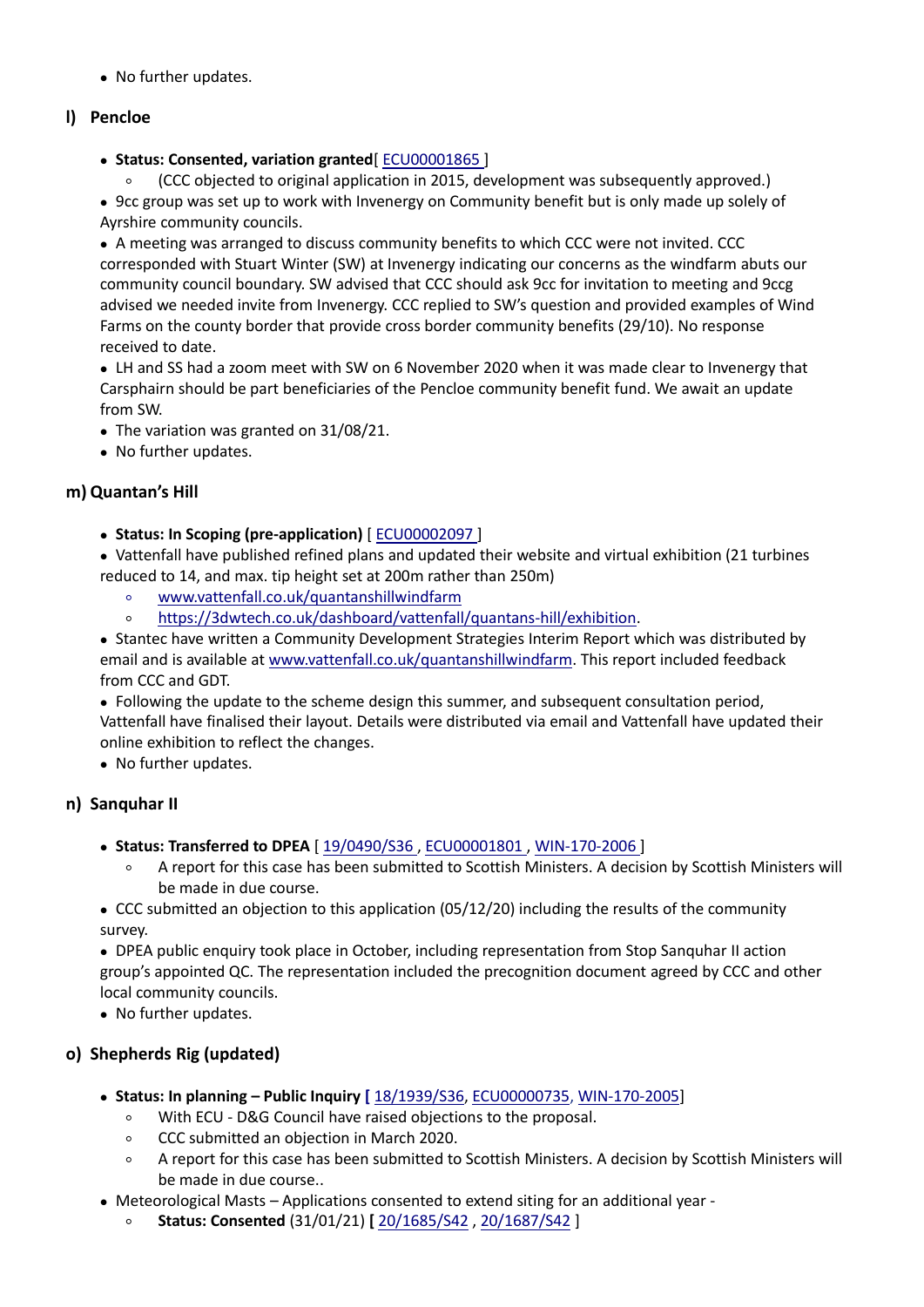CCC sent in additional comments with particular regard to the assertions regarding the impact of traffic movements (25/5/21).

 CCC have raised concerns and are reviewing forestry related activities included in this development to see if any response is required.

- DPEA held a hearing on 9<sup>th</sup> November which was attended by BA on behalf of CCC.
- No further updates.

### **p) South Kyle (updated)**

- **Status: Consented** [ [13/C/2/0014](https://eaccess.dumgal.gov.uk/online-applications/applicationDetails.do?keyVal=ZZZW6OGBTA592&activeTab=summary) , [EC00003109](http://www.energyconsents.scot/ApplicationDetails.aspx?cr=EC00003109) ]
- South Kyle is currently under construction.
	- Turbine transportation tests have been run.
- Regular CLGs continue to take place.

#### **q) South Kyle II**

**Status: Request for scoping opinion submitted to ECU [** [ECU00003429](http://www.energyconsents.scot/ApplicationDetails.aspx?cr=ECU00003429) **]**

• Vattenfall are proposing a new wind farm called South Kyle II which comprises 17 turbines. The wind farm is located in East Ayrshire.

 More details available on the developer website at [https://group.vattenfall.com/uk/what-we-do/our](https://group.vattenfall.com/uk/what-we-do/our-projects/south-west-scotland/south-kyle-ii-wind-farm) projects/south-west-scotland/south-kyle-ii-wind-farm and on the CCC planning map -

[www.carsphairn.org/CCPlanning](http://www.carsphairn.org/CCPlanning)

• No further updates.

#### **r) Troston Loch**

- **Status: Consented** [ [19/0344/S36](https://eaccess.dumgal.gov.uk/online-applications/applicationDetails.do?keyVal=PNWLDGGB00A00&activeTab=summary) , [ECU00001785](http://www.energyconsents.scot/ApplicationDetails.aspx?cr=ECU00001785) ]
	- Energy Consents Unit consented the application.
	- Community Council had submitted an objection (14/10/20).
- No further updates.

### **s) Windy Rig (updated)**

#### **Status: Consented, in construction** [ [15/P/2/0155](https://eaccess.dumgal.gov.uk/online-applications/applicationDetails.do?keyVal=ZZZW6IGBTA826&activeTab=summary) ]

 Statkraft advised that the 'Operation Date' of the windfarm was 15/12/2021, therefore the first Community Benefit payment is due on 14<sup>th</sup> June 2022 or on the date when the Allocation Agreement is entered into

 Foundation Scotland have completed the process of working with the various communities to finalise the Community Benefit arrangements for Windy Rig. FS have advised Statkraft and are awaiting ratification of the agreement. Further legal documents will need to be put in place prior to funds being distributed to communities.

 The failed turbine has been replaced. This required road works on the B729 to facilitate access, and then to remediate the works. There were complaints about the state of the C35S which were reported to Statkraft and D&G Council (CCES 5334558) who have advised that issues will be resolved. Once again the text service was used to communicate with residents, however not all activities were reported in a timely manner.

### **t) Windy Standard (Brockloch Rig) (updated)**

- **Status:**
	- **Windy Standard I Re-Powering - Scoping Pre Application [** [ECU00003324](https://www.energyconsents.scot/ApplicationDetails.aspx?cr=ECU00003324) ]
	- **Windy Standard III Consented [** [ECU00000335](https://www.energyconsents.scot/ApplicationDetails.aspx?cr=ECU00000335) ]
	- Windy Standard I and II Operational

 Windy Standard III, a development of 20 turbines extending the existing Windy Standard I and II windfarms was consented on 23/03/2021.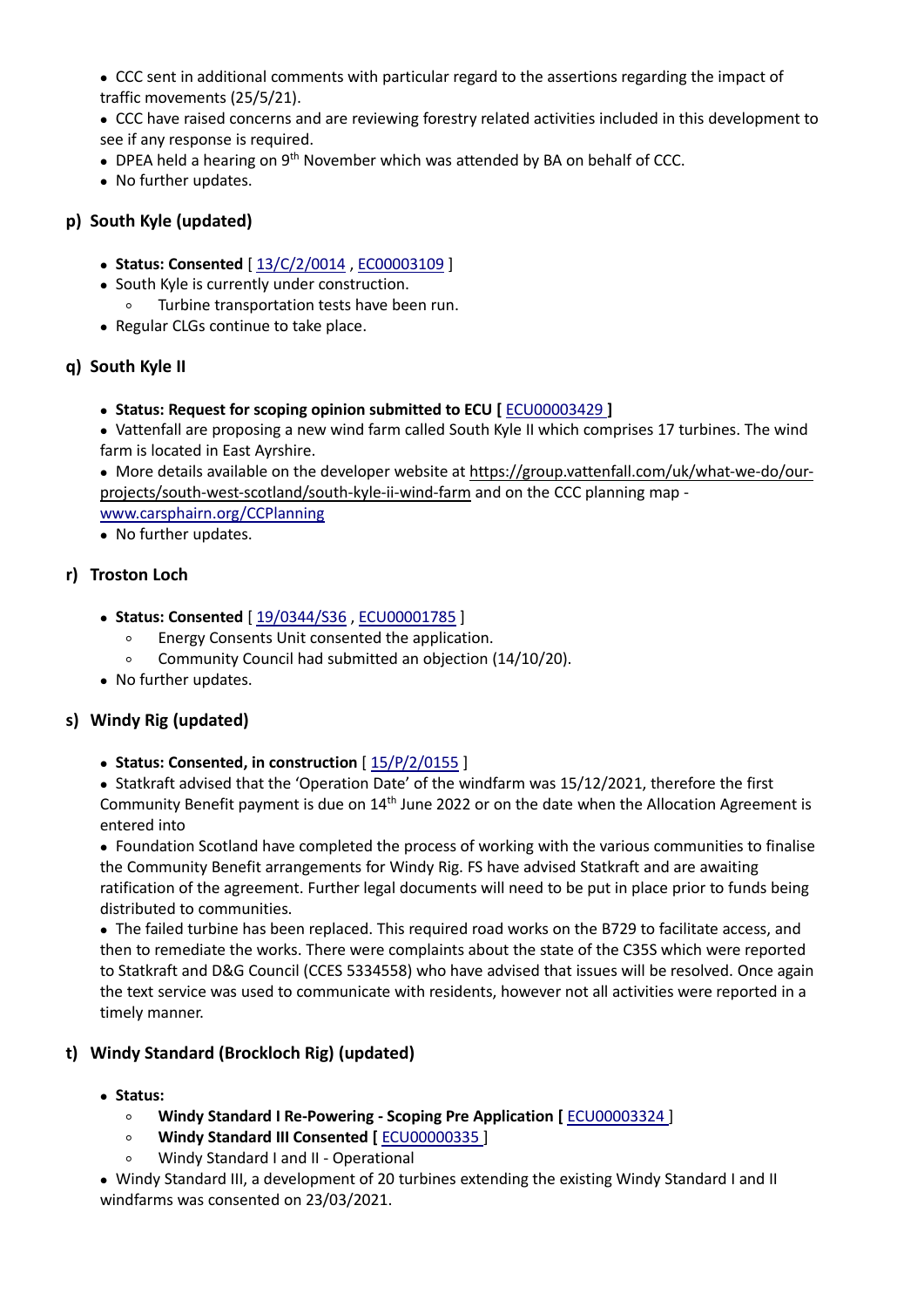FOR set up a Windy Standard 1 – Re-powering Proposal online exhibition available at [www.windystandardwindfarm.co.uk](http://www.windystandardwindfarm.co.uk/)

- Exhibitions were held during November, including Lagwyne Hall on 15<sup>th</sup>. .
- CCC sent in a response to the WS1 Re-powering scoping pre application with the ECU (15/11/21)
- For further information on the Windy Standard 1- Re-powering Proposal:
	- view the materials online from the website;
	- set up a discussion: text/call 07435 763 900 [the team can be on hand to discuss the plans, and this includes after 5pm];
	- submit questions via communities@fredolsen.co.uk;
	- request additional information on memory stick by emailing communities@fredolsen.co.uk or text/calling 07435 763 900.
- A short update was provided including plans to start arranging Community Liaison meetings.

■ FOR are running two 'Family Fund Open Days' on 25/26<sup>th</sup> June. Details of how to register are available on their website - [www.windystandardwindfarm.co.uk.](http://www.windystandardwindfarm.co.uk/)

## **6. Forestry Developments (updated)**

- Katch Holmes (KH) is investigating the costs and benefits related to commissioning a report on the potential impacts of forestry on the area and community.
	- No further update.
- For those interested there is a 'Communities for Diverse Forestry' facebook page available <https://www.facebook.com/groups/581843619140972>

#### **a) Blackmark forest creation**

- **Status: 120ha Application Approved byScottish Forestry [** [21FGS56423](https://casebook.forestry.scot/w/webpage/805BECBF1?context_record_id=19252541&webpage_token=73352a2f512277713e864bab3a5e94870d21c81badb2669fc87ee63e0c3bd1da) **]**
- No further updates.

#### **b) Carminnows forest creation**

- **Status: Application Approved by Scottish Forestry [** [20FGS54083](https://casebook.forestry.scot/w/webpage/805BECBF1?context_record_id=11819919&webpage_token=fd6b343046c423b03e154e829d3ab69e0e9b60213cf7956edcb1abe7cda33938) **]**
- Tree planting has taken place.

#### **c) Daltallochan Hill forest creation (updated)**

#### **Status: Application Approved by Scottish Forestry [** [20FGS54063](https://casebook.forestry.scot/w/webpage/805BECBF1?context_record_id=11819463&webpage_token=58f0ebee066c30c9be805ac20ba51c26ee96f2fac2d0500b6123c7dd36dda625) **]**

○ CCC submitted a response to SF (14/04/21).

 During the installation of a forest track the Blue Peter crash site memorial rock was inadvertently buried in spoil that was excavated to construct the new road. The rock is located a few metres downslope from the new track, and approximately 80 metres from where the developers had understood it to be. The contractors have uncovered and cleaned the rock / plaque to the best of their ability with the resources they had with them and it is understood that the rock has not been damaged and although the plaque is scratched the wording is still legible. It is thought that a piece of wreckage that was also attached to the memorial may have been lost and the developers will investigate this. The developers have apologised and have been in contact with the MOD to ensure no retrospective licence was needed. They have also been in contact with the County Archaeologist and are examining the possibility of working with CCC / the community to replace the plaque.

#### **d) Furmiston forest creation (updated)**

- **Status: Application with Scottish Forestry Approved [** [20FGS55105](https://casebook.forestry.scot/w/webpage/805BECBF1?context_record_id=14356101&webpage_token=bd11fe8c312ca3989b3653218fb50eeaf782312c3cd0c1e0bc3e5291a6b2f42a) **]**
- Documents are available from the community website [\(www.carsphairn.org/CCPlanning\)](http://www.carsphairn.org/CCPlanning)
- CCC had submitted a response along with community survey results (10/03/21).
- Tree planting has taken place.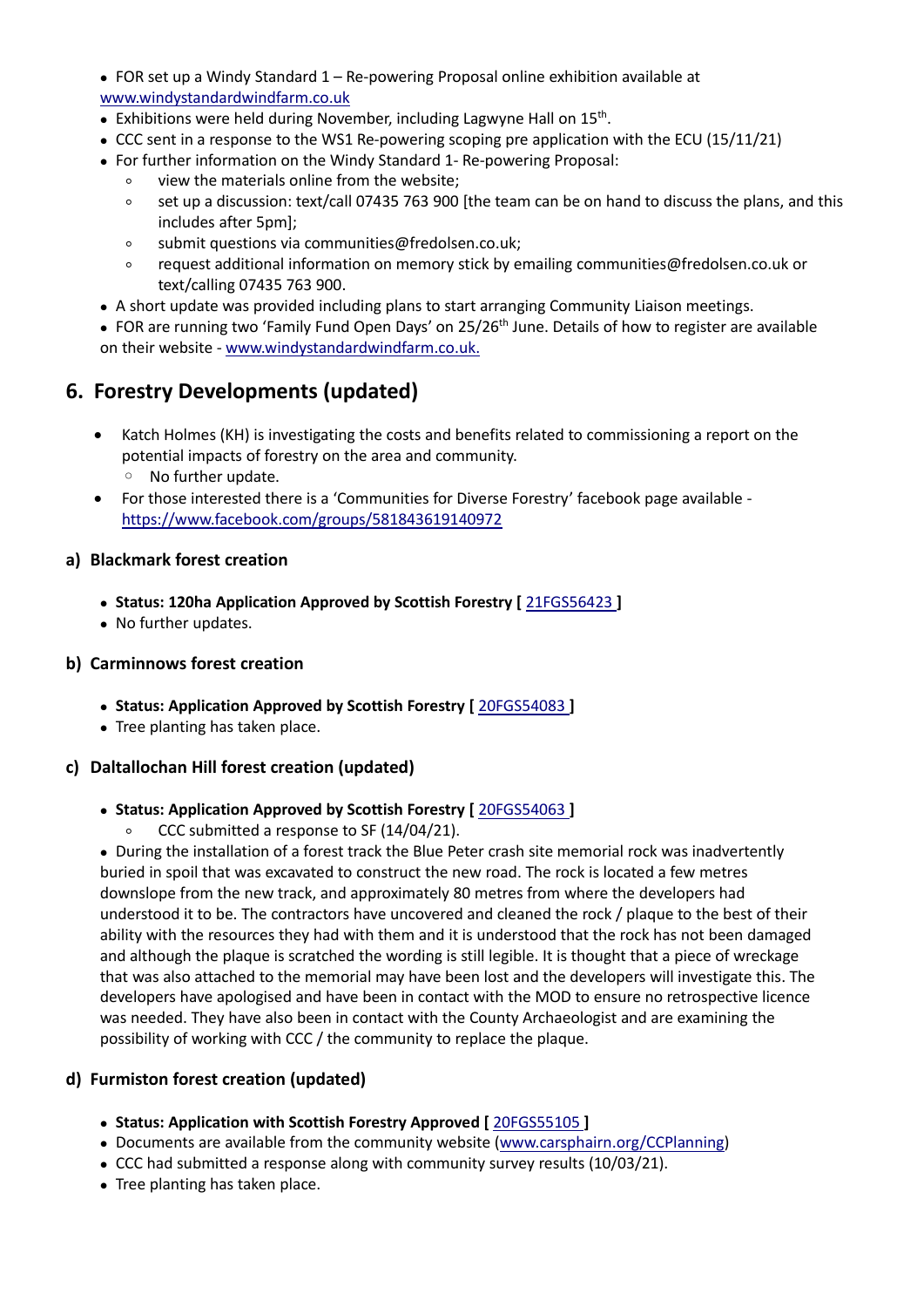#### **e) Marbrack forest creation**

#### **Status: Approved byScottish Forestry (23/10/20)**

○ No further updates.

#### **f) Carminnows - Felling plan**

- Felling plans were approved by Scottish Forestry (24.09 Ha) [ [FPA-8229](https://casebook.forestry.scot/w/webpage/805BECBF1?context_record_id=22300621&webpage_token=f166cb1fd1e35f62b114e773755ea029e4d69135fbfeb5c581e0a8d6174a505e) ]
- Felling continues to take place.
- New Felling plans were approved by Scottish Forestry (3.67Ha) [ [FPA-8608](https://casebook.forestry.scot/w/webpage/805BECBF1?context_record_id=22862583&webpage_token=4cbcd4a5dae36cf07b73effc851300b9581482ca006198c4d13ba70e3932f91c) ]
- No further updates.

#### **g) Muirdrochwood - Felling plan**

- Felling plans were approved by Scottish Forestry (7.4 Ha) [[FPA-8157](https://casebook.forestry.scot/w/webpage/805BECBF1?context_record_id=22193891&webpage_token=b716c103ca77e4dd94b9c145015e4def1cf24dc74a97ac05266d47dfc613dfd7)]
- No further updates.

#### **h) Dundeugh - Felling and planting plan consultation**

 Forestry and Land Scotland sent through details and requested feedback in regards to plans to fell windblown trees and restock in Dundeugh Forest.

• No further updates.

#### **i) Dalshangan Wood- Felling (new)**

- Felling plans were submitted to Scottish Forestry (4.8 Ha) [ [FPA-9561](https://casebook.forestry.scot/w/webpage/805BECBF1?context_record_id=23492739&webpage_token=77e37d3a061b7ee3fbf0196149563e100472ab5cd55878abe6c71570d12de7a6) ]
	- Closing date for consultation is 9<sup>th</sup> June 2022.

## **7. Community and Covid-19 Resilience and Support, Traffic Calming**

Carsphairn Community Council are available for help and advice. Please contact us as below:

- Correspondence Secretary: [carsphairncc@gmail.com](mailto:carsphairncc@gmail.com)
- Chair: Liz Holmes on 01644 460662 / [lizholmes21@gmail.com](mailto:lizholmes21@gmail.com)
- Secretary: Matt Hickman on 07531 035824 / [hickmantrail@gmail.com](mailto:hickmantrail@gmail.com)

### **a) D&G Council Hardship Grant**

 D&G Council provided a new hardship grant of £916.90. CCC have purchased 100 sandbags to ensure adequate supplies if needed. The expected cost of £240 has been reduced by 50% through DGC's flooding subsidy. CCC are examining possible ways to spend the balance.

- CCC submitted the monitoring form to the council (31/03/21)
- No further updates.

### **b) Speed signs (updated)**

- Any speed signs would need to be community funded as D&G Council indicate that need does not exist using the statutory criteria.
- AM to progress investigations into the feasibility of installing speed signs in the village.

### **c) First Aid Course**

- CCC are organising free first aid courses for Carsphairn residents in the hall when safe to do so.
- No further updates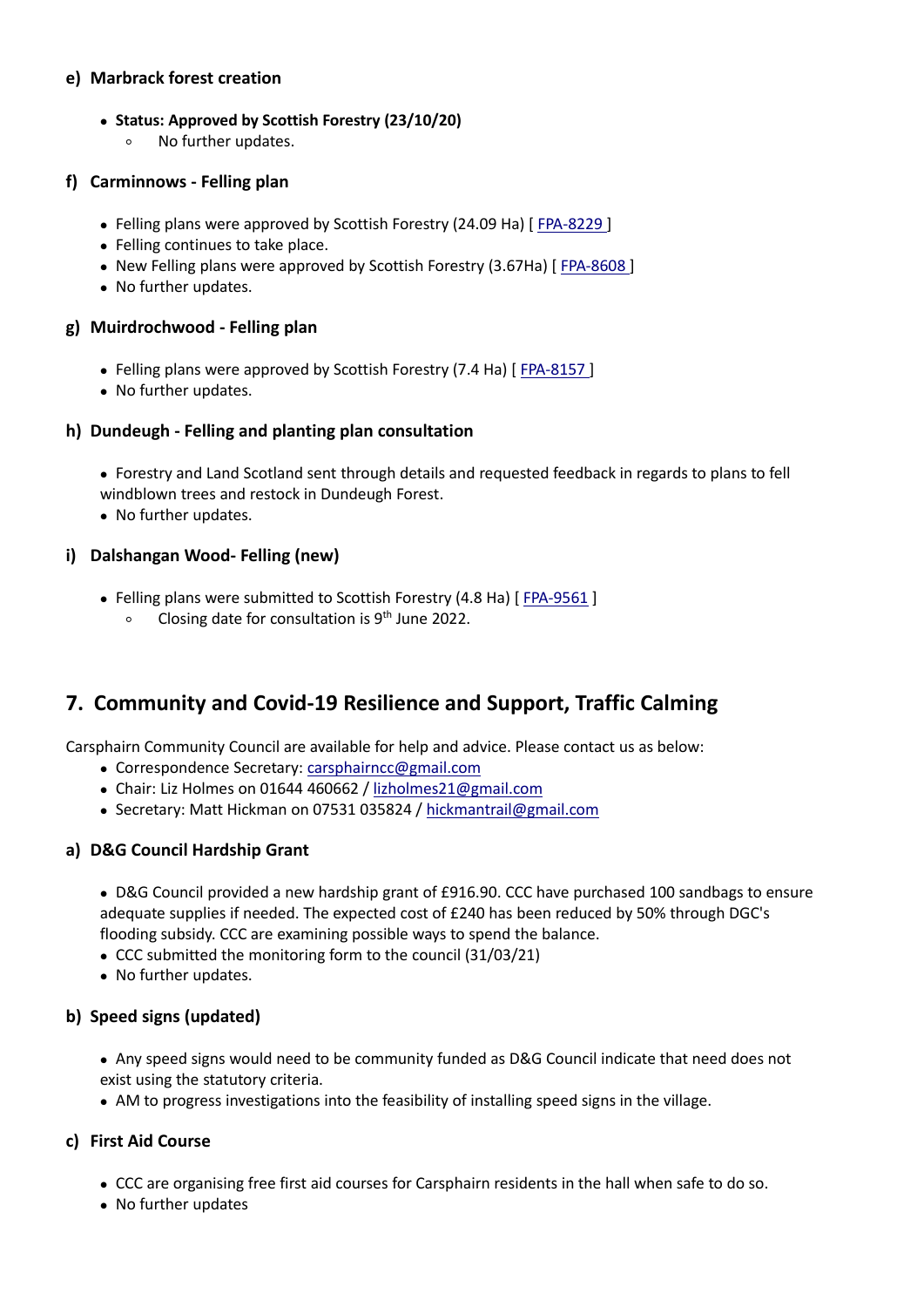## **d) Defibrillators (updated)**

• IS has continued to check the defibrillators on a monthly basis.

## **8. Planning (updated)**

 CCC contacted the planning department in regards to start of works on a withdrawn application (Erection of Hut). No response received to date.

• Scottish Power S37 Kendoon to Tongland 132kV Reinforcement (KTR) Project - Overhead Power Line Application registered with ECU - Polquhanity to Glenlee [ [ECU00002124](http://www.energyconsents.scot/ApplicationDetails.aspx?cr=ECU00002124) ]

- Transferred to DPEA who are holding a public inquiry [ [TRL-170-5](https://www.dpea.scotland.gov.uk/CaseDetails.aspx?ID=122048) ]
- A pre-examination meeting (PEM) into this case will be held at 10am on 15 June 2022 at the Arden House Hotel, Tongland Road, Kirkudbright.

• Scottish Power S37 Kendoon to Tongland 132kV Reinforcement (KTR) Project - Overhead Power Line Application registered with ECU - Carsfad to Kendoon [ [ECU00002125](http://www.energyconsents.scot/ApplicationDetails.aspx?cr=ECU00002125) ]

- Transferred to DPEA who are holding a public inquiry [[TRL-170-2](https://www.dpea.scotland.gov.uk/CaseDetails.aspx?id=122045 )].
- A pre-examination meeting (PEM) into this case will be held at 10am on 15 June 2022 at the Arden House Hotel, Tongland Road, Kirkudbright.
- Discharge of existing Section 50 Planning Obligation [[21/1992/S75](https://eaccess.dumgal.gov.uk/online-applications/applicationDetails.do?keyVal=R03G20GB00O00&activeTab=summary) ]

 Application submitted for alteration of existing access, formation of access and parking and turning area [ [22/0320/FUL](https://eaccess.dumgal.gov.uk/online-applications/applicationDetails.do?activeTab=summary&keyVal=R87QCBGBI6I00) ]

 Application submitted for change of use, alterations and extension to redundant agricultural building to form dwellinghouse - [ [22/0517/FUL](https://eaccess.dumgal.gov.uk/online-applications/applicationDetails.do?activeTab=summary&keyVal=R9AMDGGBJ3I00) ]

 Application submitted under Section 37 for a 132KV Overhead line for Benbrack windfarm [ [22/0646/S37](https://eaccess.dumgal.gov.uk/online-applications/centralDistribution.do?caseType=Application&keyVal=RA62VKGB02600) ]

 Applications submitted to discharge conditions of planning permission for Benbrack windfarm [ [22/0734/OBL](https://eaccess.dumgal.gov.uk/online-applications/centralDistribution.do?caseType=Application&keyVal=RAWGH1GB00700), [22/0844/OBL](https://eaccess.dumgal.gov.uk/online-applications/centralDistribution.do?caseType=Application&keyVal=RBRHZ8GB05R00) ]

Application submitted for formation of a borrow pit for Benbrack windfarm [ [22/0751/FUL](https://eaccess.dumgal.gov.uk/online-applications/applicationDetails.do?activeTab=summary&keyVal=RAZYP7GBKD800) ]

 Application submitted and deemed Prior Approval Not Required for erection of agricultural building [ [22/0560/DPA](https://eaccess.dumgal.gov.uk/online-applications/centralDistribution.do?caseType=Application&keyVal=R9KCDDGBJBH00) ]

• Application submitted for alterations and change of use of two flats to form one dwellinghouse [ [22/0630/FUL](https://eaccess.dumgal.gov.uk/online-applications/centralDistribution.do?caseType=Application&keyVal=R9YM8GGBJNW00) ]

• Application submitted for construction of a 132KV substation and associated works at Holm Hill [ [22/0903/PAN](https://eaccess.dumgal.gov.uk/online-applications/centralDistribution.do?caseType=Application&keyVal=RC0VWVGB01Q00) ]

 SPEN provided an update in regards the Lorg Wind Farm Grid Connection Project which has been amended slightly and has removed the spur for the previously proposed Longburn wind farm along with some other minor amendments.

## **9. Correspondence**

 The Correspondence Secretary provides copies of all relevant correspondence written or received to our email distribution list and issues a monthly Correspondence Report via email to that list.

## **10. Primary School (updated)**

- The D&G Education Committee considered a proposal, at their May meeting, to start the closure consultation process for Carsphairn School. CCC were not notified by the D&G Council Education Dept.
	- CCC submitted a response to the report and aimed to clarify the issues and correct errors it was felt were included in the report. This was distributed to all the Education Committee Councillors ahead of the meeting.
	- The meeting concluded to delay the process for one month owing to CCC's response to the report which was compiled by John Thin, Schools' Manager.
- D&G Council have announced dates for the consultation which will now start on 5<sup>th</sup> September 2022
- The consultation process for closure should include public meetings with opportunities for Carsphairn residents to have their say.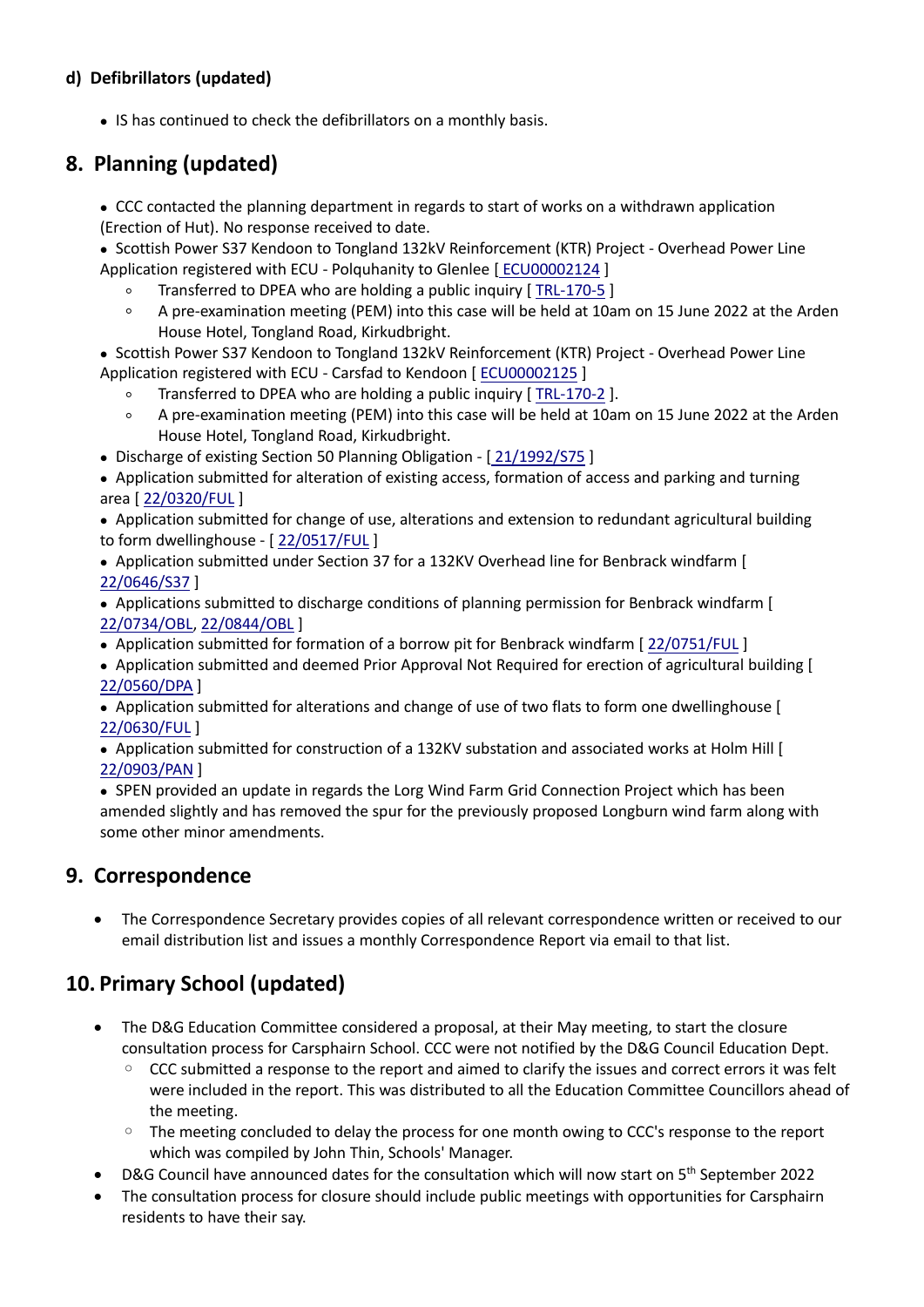## **11. Polmaddy Settlement**

- CCC requested a copy of the maintenance plan. To date this has not been received.
- No further updates.

## **12. Roads**

### **a) Potholes on B729**

 Following reports of the deterioration of the B729 between Smittons Bridge and Moniaive a CCES (Case 5233366) has been submitted to D&G Council.

 A CCES(Case 5299568) was placed by CCC as the condition of the road was still deteriorating and the works were expected to be completed in late February.

 Although some repairs were carried out, the condition of the road remains poor in places, particularly through the wood at Craigdarroch.

• No further updates.

### **b) Potholes on A713**

• A CCES (Case 5301358 ) was placed by CCC following a report from a resident about the potholes on the A713 particularly around Brockloch Tower and up to Drumjohn, then again higher up towards Eriff.

 The Council has effected temporary repairs as there are 2 sections Eriff and Brockloch down for surface dressing in next year's programme 2022/23.

• No further updates.

## **13. Community Garden (updated)**

- The Community Garden continues to be maintained.
- CCC have planted two plum trees to commemorate the Queen's platinum Jubilee.

## **14. Community Website**

• The website is regularly updated with news and events relating to Carsphairn and our community.

## **15. National Planning Framework 4**

- The government are progressing this, further information available at :
- <https://www.gov.scot/publications/scotlands-fourth-national-planning-framework-position-statement/.>
- An update was sent by Graham Robinson of the Scottish Government and further details are available at [www.transformingplanning.scot](http://www.transformingplanning.scot)

• No further updates.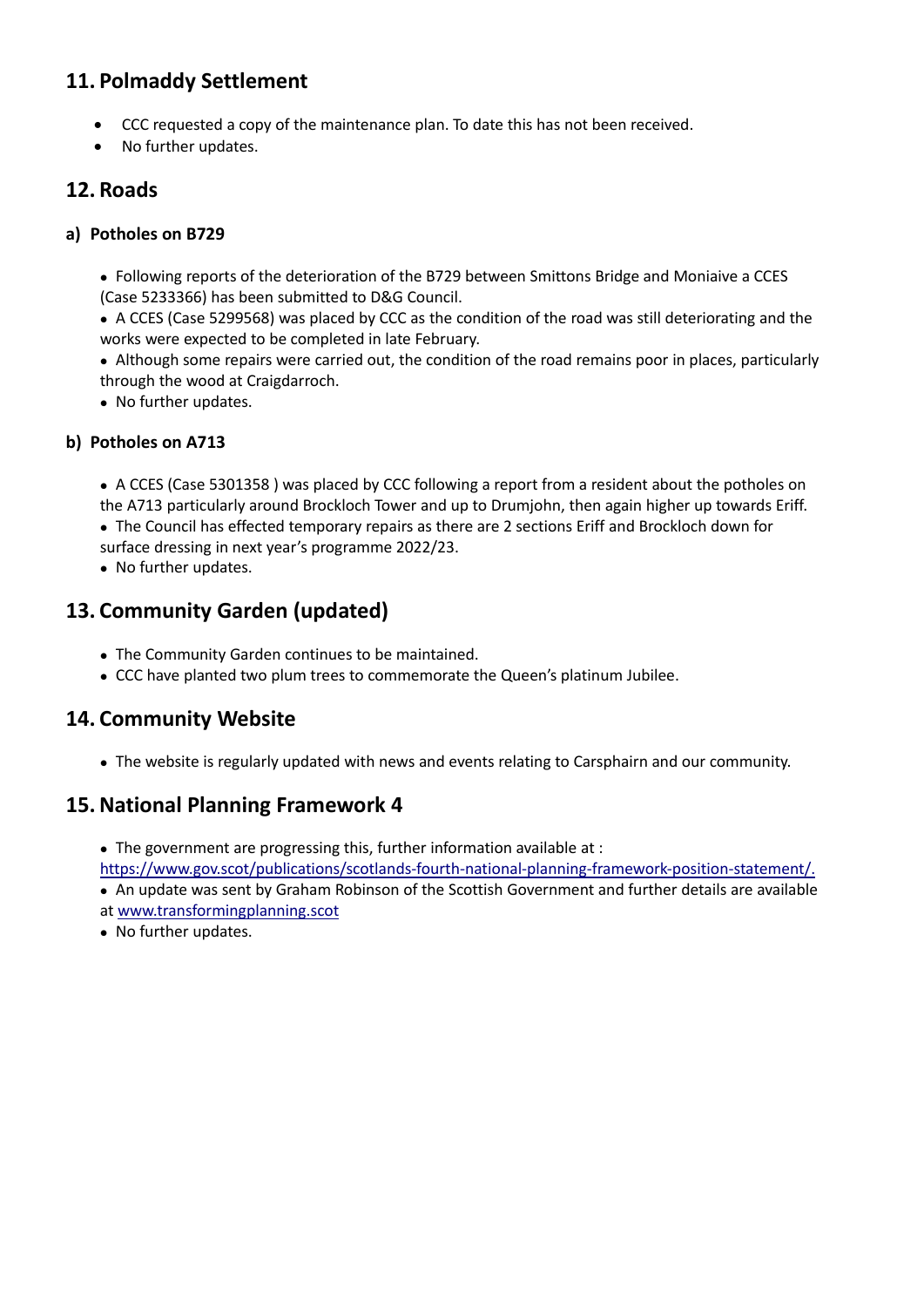# **Carsphairn Community Council - Treasurer's Report for April 2022**

| <b>Community Council General Transactions and Balance</b> |                                                                   |          |         |                             |  |  |  |
|-----------------------------------------------------------|-------------------------------------------------------------------|----------|---------|-----------------------------|--|--|--|
| No Transactions<br><b>Community Council Balance</b>       |                                                                   |          |         | £2,659.81                   |  |  |  |
|                                                           | <b>Ring-fenced Transactions and Balances for Funded Projects:</b> |          |         |                             |  |  |  |
|                                                           |                                                                   |          |         |                             |  |  |  |
| <b>Community Garden (CREFL)</b>                           |                                                                   |          |         |                             |  |  |  |
| <b>Payment Details</b><br><b>Brought Forward</b>          | <b>Description</b>                                                | Paid Out | Paid in | <b>Balance</b><br>£1,182.96 |  |  |  |
| <b>Martin Temple</b>                                      | <b>Trees</b>                                                      | 100.00   |         | £1,082.96                   |  |  |  |
| <b>Martin Temple</b><br><b>Balance</b>                    | <b>Garden Maintenance</b>                                         | 319.50   |         | £763.46<br>£763.46          |  |  |  |
| <b>Resilience Group</b>                                   |                                                                   |          |         |                             |  |  |  |
| No Transactions<br><b>Balance</b>                         |                                                                   |          |         | £34.07                      |  |  |  |
| <b>Bairn Banter (CREFL)</b>                               |                                                                   |          |         |                             |  |  |  |
| <b>Payment Details</b><br><b>Brought Forward</b>          | <b>Description</b>                                                | Paid Out | Paid in | <b>Balance</b><br>£475.33   |  |  |  |
| Melissa Ade<br><b>Balance</b>                             | Advance                                                           | 300.00   |         | £175.33<br>£175.33          |  |  |  |
| <b>Bairn Banter</b>                                       |                                                                   |          |         |                             |  |  |  |
| No Transactions<br><b>Balance</b>                         |                                                                   |          |         | £45.25                      |  |  |  |
| Vattenfall - South Kyle - Young Deciders                  |                                                                   |          |         |                             |  |  |  |
| <b>Payment Details</b><br><b>Brought Forward</b>          | <b>Description</b>                                                | Paid Out | Paid in | <b>Balance</b><br>£888.99   |  |  |  |
| <b>Driftwood Cinema</b><br><b>Balance</b>                 | <b>Encanto Film Screening</b>                                     | 219.60   |         | £669.39<br>£669.39          |  |  |  |
| D&G Council - COVID-19 Hardship Fund                      |                                                                   |          |         |                             |  |  |  |
| No Transactions                                           |                                                                   |          |         |                             |  |  |  |
| <b>Balance</b>                                            |                                                                   |          |         | £916.90                     |  |  |  |
| <b>Ring-fenced Balance</b>                                |                                                                   |          |         | £2,604.40                   |  |  |  |
|                                                           | Bank Account Balance as at end of day 30 <sup>th</sup> April 2022 |          |         | £5,264.21                   |  |  |  |